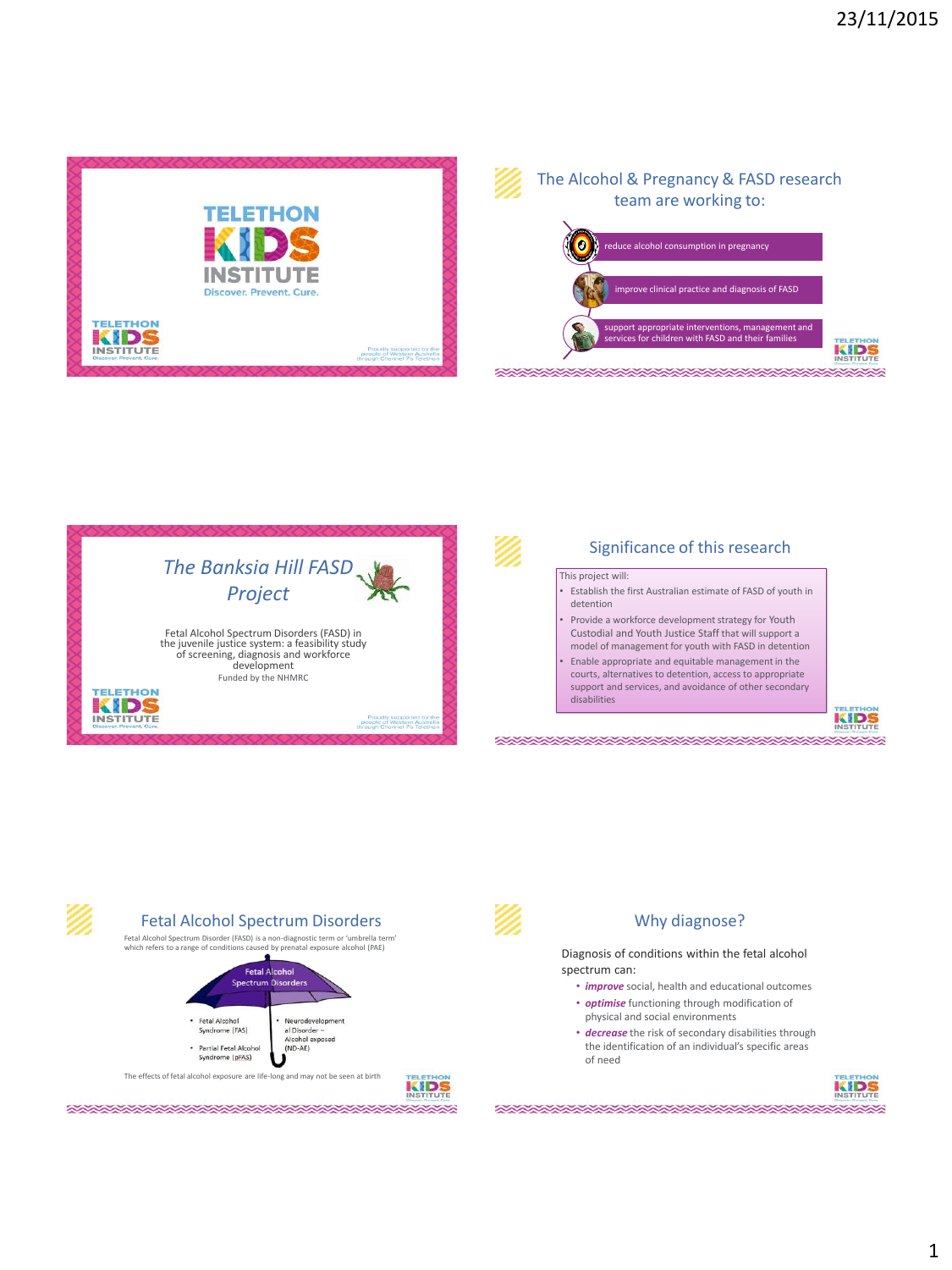Proudly supported by the<br>opie of Western Austral



# Who will be the participants be involved in this research?

#### **RECRUITMENT:**

- **All young people** *sentenced* at Banksia Hill Detention Centre over the 12
- month study period will be eligible to participate in the study (aim n=230) • Minimum age 10 years, maximum age 17 years and 11 months
- Assent from the young people
- 
- Consent to be gained from parents/ legal guardians or DCP

\*\*\*\*\*\*\*\*\*\*\*\*\*\*\*\*\*\*\*\*\*\*\*\*\*\*\*\*

We don't know how much alcohol, if any, is safe to drink during pregnancy • Evidence: risk of harm to the fetus is greater the more alcohol the mother consumes; binge drinking is harmful • Not all children exposed to alcohol during pregnancy will be affected or affected to the same degree The level of risk to the fetus is hard to predict and a broad range of effects are possible **TELETHON** KIDS



**INSTITUTE** 

• Impulsivity Project Planning • Inability to connect past experiences with present actions • Chief Investigators and Associate Investigators • Impaired learning • Steering Committee • Poor memory • Community Reference Group<br>• Stakeholders (including: Depa • Social and behavioural problem • Stakeholders (including; Department of Corrective Services (DCP), Aboriginal Legal Aid (ALS), Child Protection and Family Services (DPFS)). • Difficulties with abstract reasoning and problem solving • Poor speech and language **And we had ethics approval from the University of Western Australian (UWA) and the Western Australian**  Increased likelihood of an encounte **BANKSIA HILLE Aboriginal Health Ethics Committee (WAAHEC)** with the judicial system **BUT……. TELETHON TELETHON** KIDS KIDS **INSTITUTE INSTITUTE** Proudly supported by the<br>people of Western Australi<br>through Channel 7's Teletho